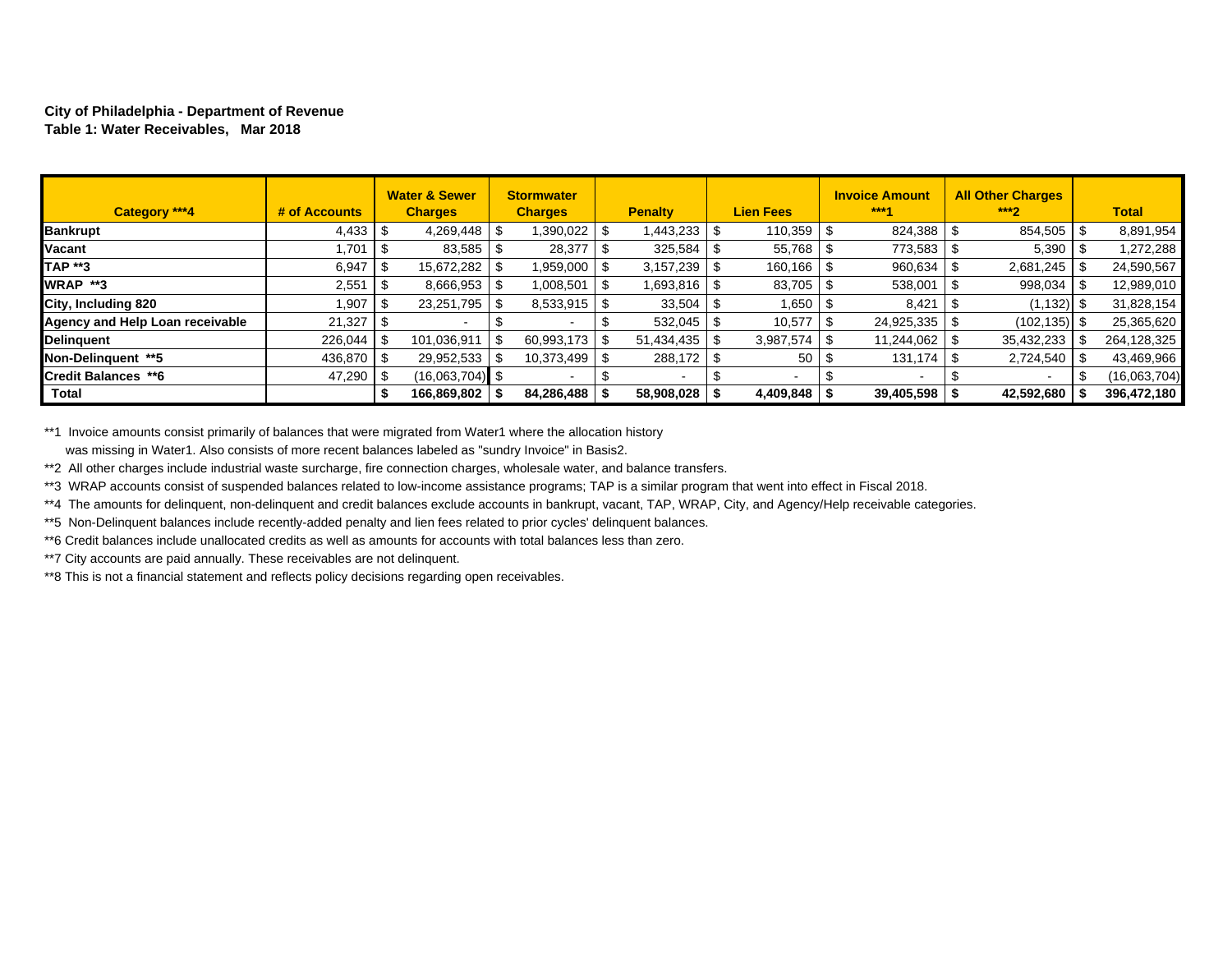# **City of Philadelphia - Department of Revenue Table 2: Comparison of Water Receivables, Mar 2018 and Feb 2018**

| <b>Category</b>            | <b>Mar 2018</b> |              |    | <b>Feb 2018</b> | <b>1 Month Difference</b> |               |  |
|----------------------------|-----------------|--------------|----|-----------------|---------------------------|---------------|--|
| <b>Bankrupt</b>            | \$              | 8,891,954    | \$ | 8,833,543       | \$                        | 58,412        |  |
| <b>IVacant</b>             | \$              | 1,272,288    | \$ | 1,294,938       | \$                        | (22, 649)     |  |
| <b>TAP **3</b>             | \$              | 24,590,567   | \$ | 22,005,493      | \$                        | 2,585,073     |  |
| <b>WRAP</b><br>**1         | \$              | 12,989,010   | \$ | 17,669,876      | \$                        | (4,680,866)   |  |
| City, Including 820        | \$              | 31,828,154   | \$ | 28,881,846      | \$                        | 2,946,308     |  |
| Agency and Help Loan red   | \$              | 25,365,620   | \$ | 25,495,483      | \$                        | (129, 863)    |  |
| Delinquent **2             | \$              | 264,128,325  | \$ | 261,204,322     | \$                        | 2,924,003     |  |
| Non-Delinquent **2         | \$              | 43,469,966   | \$ | 46,666,691      | \$                        | (3, 196, 725) |  |
| <b>Credit Balances **2</b> | \$              | (16,063,704) | \$ | (15, 426, 300)  | \$                        | (637, 404)    |  |
| Total                      | \$              | 396,472,180  | S  | 396,625,891     | \$                        | (153,710)     |  |

Note:

\*\*1 WRAP accounts consist of suspended balances related to low-income assistance programs.

\*\*2 These amounts exclude accounts in bankrupt, vacant, TAP, WRAP, City, and Agency/Help Loan categories.

\*\*3 TAP is a new low-income assistance program that went into effect in Fiscal 2018.

| <b>Category</b>                 |    | <b>Mar 2018</b> | <b>Mar 2017</b>      | <b>1 Year Difference</b> |                |  |
|---------------------------------|----|-----------------|----------------------|--------------------------|----------------|--|
| <b>Bankrupt</b>                 | \$ | 8,891,954       | \$<br>9,461,977      | \$                       | (570, 023)     |  |
| <b>Vacant</b>                   | \$ | 1,272,288       | \$<br>1,724,195      | \$                       | (451, 907)     |  |
| <b>TAP **3</b>                  | \$ | 24,590,567      | \$                   | \$                       | 24,590,567     |  |
| <b>WRAP</b><br>**1              | \$ | 12,989,010      | \$<br>33,832,536     | \$                       | (20, 843, 526) |  |
| City, Including 820             | \$ | 31,828,154      | \$<br>32,371,447     | \$                       | (543, 293)     |  |
| <b>Agency and Help Loan red</b> | \$ | 25,365,620      | \$<br>25,838,282     | \$                       | (472, 662)     |  |
| Delinquent **2                  | \$ | 264,128,325     | \$<br>265,059,397    | \$                       | (931,072)      |  |
| Non-Delinquent **2              | \$ | 43,469,966      | \$<br>39,561,765     | \$                       | 3,908,202      |  |
| <b>Credit Balances **2</b>      | \$ | (16,063,704)    | \$<br>(15, 727, 801) | \$                       | (335, 903)     |  |
| Total                           | S  | 396,472,180     | \$<br>392,121,797    | \$                       | 4,350,384      |  |

## **Table 3: Comparison of Water Receivables, Mar 2018 and Mar 2017**

Note:

\*\*1 WRAP accounts consist of suspended balances related to low-income assistance programs.

\*\*2 These amounts exclude accounts in bankrupt, vacant, TAP, WRAP, City, and Agency/Help Loan categories.

\*\*3 TAP is a new low-income assistance program that went into effect in Fiscal 2018.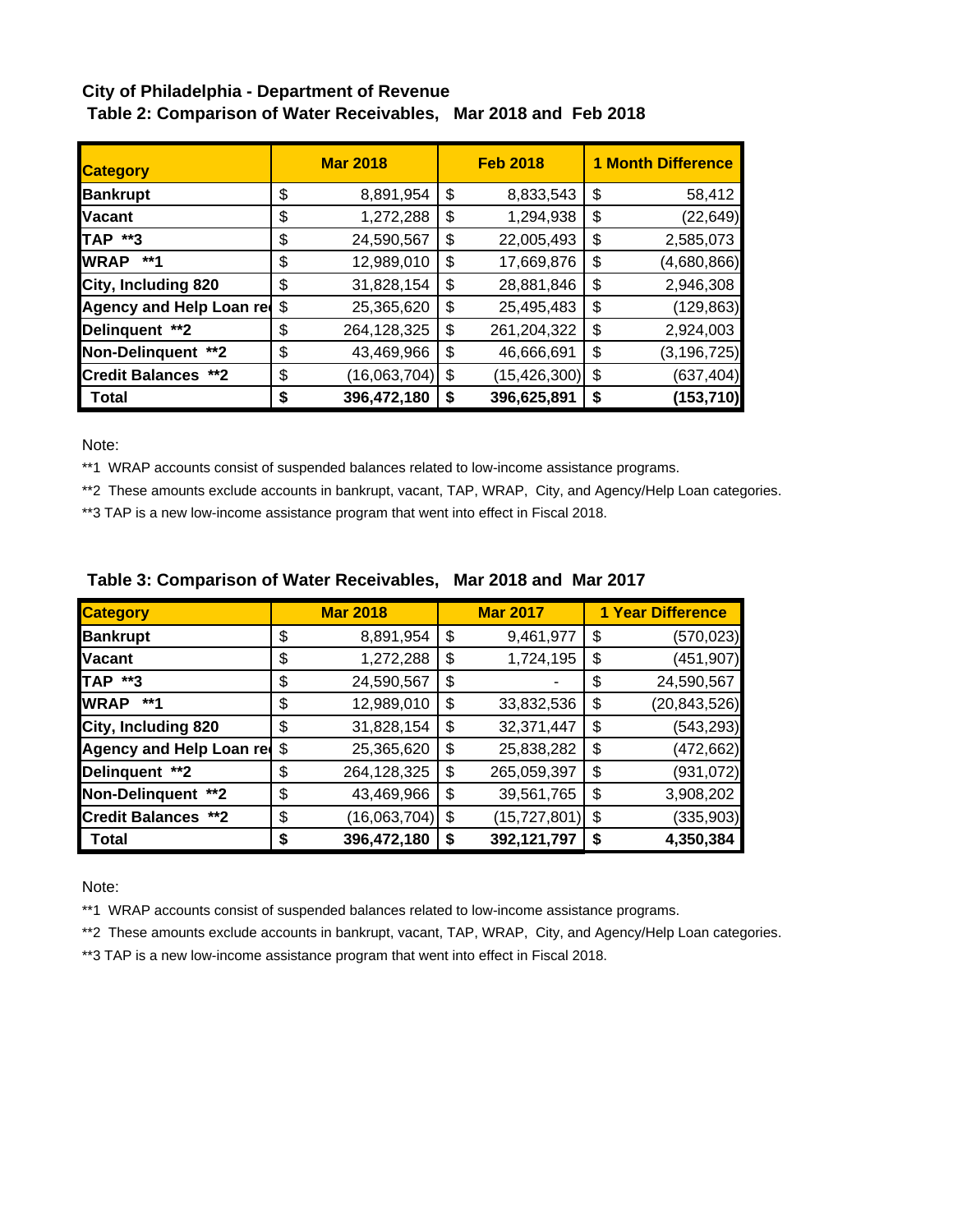#### **City of Philadelphia - Department of Revenue Table 4: Aging of Delinquent Accounts, Mar 2018**

| Category of each delinquent bill **3  | $\frac{1}{2}$ of Accounts | <b>Water &amp; Sewer</b><br><b>Charges</b> | <b>Stormwater</b><br><b>Charges</b> | <b>Penalty</b>  | <b>Lien Fees</b> | <b>Invoice Amount</b><br>$***4$ | <b>All Other</b><br>Charges **2 | <b>Total</b> |
|---------------------------------------|---------------------------|--------------------------------------------|-------------------------------------|-----------------|------------------|---------------------------------|---------------------------------|--------------|
| 3 months or less                      | 200,939                   | 18,891,787                                 | 6,974,872                           | 3,945,025       |                  | 98,866                          | 2,070,302                       | 31,980,852   |
| 4 to 6 months                         | 96,816                    | 8,946,036                                  | 4,574,287                           | 2,481,337       | 279,850          | 186,227                         | 2,684,502                       | 19,152,108   |
| 7 to 12 months                        | 79,417                    | 10,309,651                                 | 6,622,659                           | $4,617,733$ \$  | 491.173 \$       | $152,815$ \$                    | 4,346,785                       | 26,540,814   |
| More than 1 year - less than 2 years  | 68,164                    | 14,809,356   \$                            | 10,630,229                          | 7,563,253       | 335,390          | 710,528                         | 6,934,104                       | 40,982,860   |
| More than 2 years - less than 5 years | $62,323$ \$               | $25,188,339$ \ \\$                         | 22,505,203                          | 18,759,897      | 1,206,391        | 1,052,573 S                     | 9,175,232                       | 77,887,704   |
| More than 5 years                     | $45,510$ \ \$             | 22,891,741                                 | 9,685,923                           | 14,067,190 \$   | 1,674,770 S      | 9,043,054                       | $10,221,309$ \$<br>l \$         | 67,583,987   |
| Total                                 |                           | 101,036,911                                | 60,993,173                          | 51,434,435   \$ | 3,987,574        | 11,244,062                      | 35,432,233                      | 264,128,325  |

Note: All aging categories exclude bankruptcies, vacant properties, TAP, WRAP accounts, City accounts, and Agency/Help Loan receivables.

\*\*1 Invoice amounts consist primarily of balances that were migrated from Water1 where the allocation history

was missing in Water1. Also consists of more recent balances labeled as "sundry Invoice" in Basis2.

\*\*2 All other charges include industrial waste surcharge, fire connection charges, wholesale water, and balance transfers.

\*\*3 Delinquent amounts are assigned to the aging category on a bill-by-bill basis according to the age of each bill; one customer can have delinquent amounts in multiple categories.